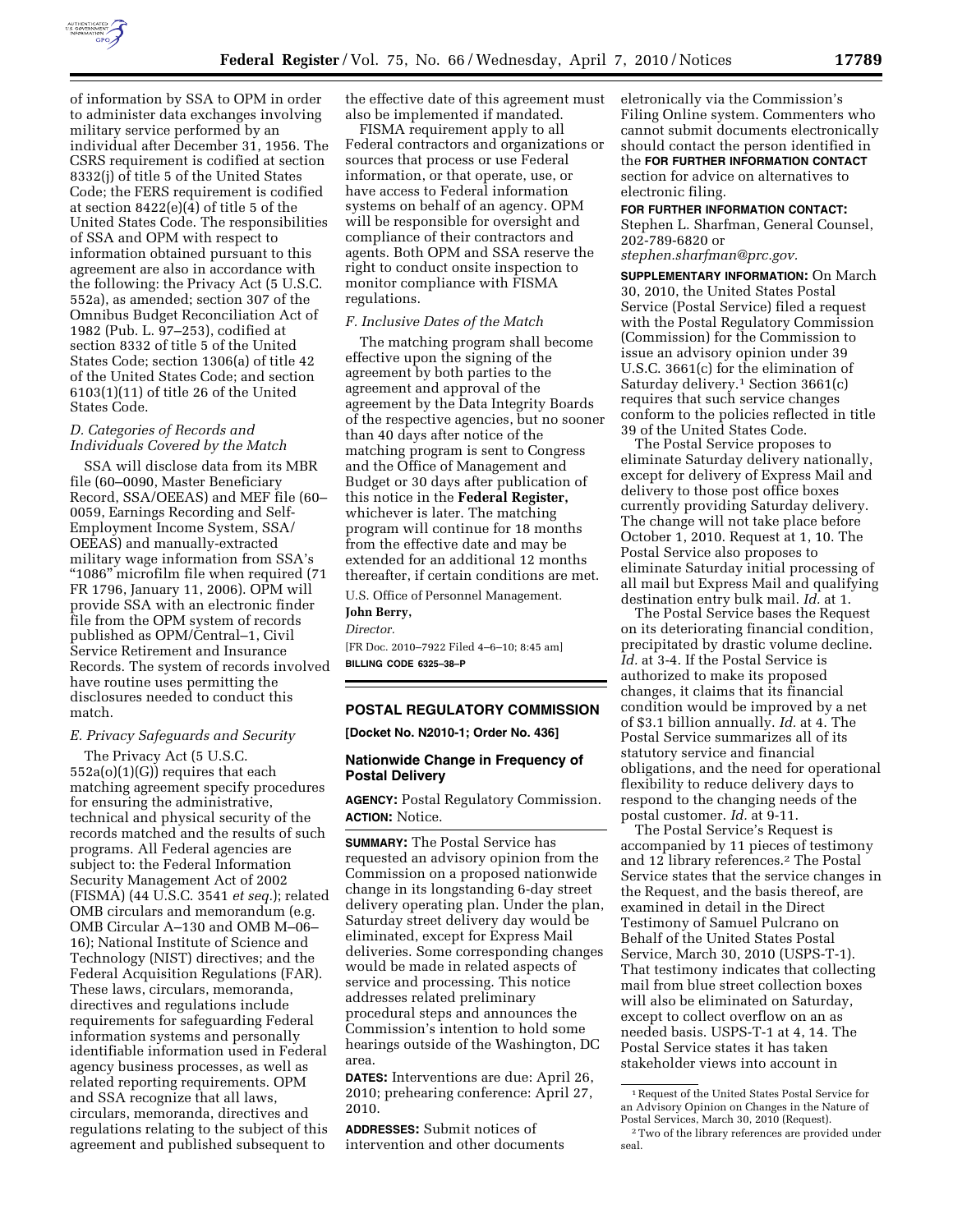planning the Saturday elimination. *Id.*  at 5-6. The Postal Service also claims that it may, on an as needed basis, resume the delivery of packages/parcels during the pre-Christmas rush on Saturdays in December. *Id.* at 13. The Postal Service emphasizes that the proposed changes do not affect retail operations, some bulk mail processing, and service standards (except for adding a non-delivery day). *Id.* at 15-16.

The Postal Service sets forth the financial context of the Request in the Direct Testimony of Joseph Corbett on Behalf of the United States Postal Service, March 30, 2010 (USPS-T-2). The Postal Service outlines its financial obligations in the face of declining volume and concludes that the current service model is unsustainable. USPS-T-2 at 2-4. The Postal Service also describes the significant cost cutting measures it has implemented in the last few years. *Id.* at 7-9. The Postal Service concludes that the negative trends in volume and revenue, coupled with a volume dependant network, result in a Postal Service network that is unsustainable. *Id.* at 17-18.

The Postal Service outlines operational issues associated with the elimination of Saturday delivery in the Direct Testimony of Dean J. Granholm on Behalf of the United States Postal Service, March 30, 2010 (USPS-T-3). The Postal Service asserts it can reduce expenditures for carriers and clerks and increase efficiency on other delivery days. USPS-T-3 at 4-5. The Postal Service indicates that perhaps the biggest change for retail customers is that mail accepted on Saturday will not be processed until Monday. *Id.* at 7-8. The Postal Service states that although it will probably have to change rural routes to adjust to the workload, it intends to adhere to all of its negotiated labor agreement requirements. *Id.* at 9- 10. It also indicates that field managers may have to develop plans to effectively deal with Monday holiday overflow. *Id.*  at 18.

The Postal Service describes the changes to mail processing in the Direct Testimony of Frank Neri on Behalf of the United States Postal Service, March 30, 2010 (USPS-T-4). The Postal Service describes, generally, how outgoing and destinating mail is processed at a facility. USPS-T-4 at 2-3. It identifies the elimination of all Saturday outgoing mail processing activities, with the exception of Express Mail operations, as the most significant mail processing change. *Id.* at 8. The Postal Service states that mail in transit between processing facilities will still continue to be processed. *Id.* at 10. The Postal Service also forecasts mail processing

operations that may be reduced to cut costs, and operations that may increase costs on other days as a result of heavier volume. *Id.* at 17-18.

The Postal Service examines the effect of a reduction in delivery days on the transportation of mail in the Direct Testimony of Luke T. Grossmann on Behalf of the United States Postal Service, March 30, 2010 (USPS-T-5). The Postal Service states that it will realign transportation networks to support a 5-day delivery mail processing and operating environment. USPS-T-5 at 5. The Postal Service estimates cost reduction through a decreased need for surface transportation in a 5-day environment. *Id.* at 6-12.

The Postal Service presents the methodology that it used to calculate cost savings realized from moving to a 5-day delivery model in the Direct Testimony of Michael D. Bradley on Behalf of the United States Postal Service, March 30, 2010 (USPS-T-6). The Postal Service provides an overview of previous estimates employed by the Commission and the Postal Service to calculate savings from a 5-day delivery environment. USPS-T-6 at 2-3. The Postal Service also states that it discards the volume variability analysis, which generally has formed a basis for cost estimates, because the change to 5-day delivery is an operational change, not a volume change. *Id.* at 3. The Postal Service examines and quantifies the direct and indirect costs identified in previous witness testimonies, and cost savings resulting from moving to a 5-day environment. *Id.* at 7-53.

The Postal Service estimates the annualized cost savings, expressed in 2009 dollars, in the Direct Testimony of Jeff Colvin on Behalf of the United States Postal Service, March 30, 2010 (USPS-T-7). This testimony builds on the methods described in USPS-T-6 by applying them to the Postal Service's costs. USPS-T-7 at 2-3. It develops the calculated net annual savings (after reduction of contribution from loss of volume) and reports the figure as \$3.103 billion. *Id.* at Attachment 3. The Postal Service states that the estimate may be affected by future increases in hourly labor costs, input unit costs, delivery points, and reduced mail volumes. *Id.* at 17.

The Postal Service provides an overview of the market research activities it conducted to gauge consumer and business impact from a reduction in delivery in the Direct Testimony of Rebecca Elmore-Yalch on Behalf of United States Postal Service, March 30, 2010 (USPS-T-8). The Postal Service describes the qualitative

methods it used to garner consumer and business opinion in the form of focus groups and interviews. USPS-T-8 at 4- 11. The Postal Service also describes the quantitative research it employed utilizing surveys. *Id.* at 12-29. The Postal Service attempts to quantify the affect on use of postal products of moving from a 6-day to a 5-day environment. *Id.* at 30.

The Postal Service provides an assessment of the reactions of customers and commercial organizations to the proposed 5-day change and estimated volume and revenue impact in the Direct Testimony of Gregory M. Whiteman on Behalf of United States Postal Service, March 30, 2010 (USPS-T-9). The Postal Service states that most consumers and small commercial organizations thought that elimination of Saturday delivery would have little impact on their consumer or commercial requirements. USPS-T-9 at 1. The Postal Service also indicates that most respondents thought they would adapt and the adaptation would not be difficult. *Id.* Quantitatively, the Postal Service estimates the reduction of volume of 0.7 percent, producing a loss of \$428 million in revenue. *Id.* at 2.

The Postal Service describes the changes to "start-the-clock" and "stopthe-clock'' events used for service performance measurements that would change as a result of 5-day delivery in the Direct Testimony of Thomas G. Day on Behalf of the United States Postal Service, March 30, 2010 (USPS-T-10). The Postal Serve explains that elimination of outbound mail processing on Saturday affects when the ''clock starts to run'' for service performance standards. USPS-T-10 at 3. Likewise, the elimination of Saturday delivery delays the "stop-the-clock" event for those mail pieces currently being delivered on Saturday. *Id.* The testimony presents various ''start-theclock'' examples for different products the Postal Service offers, and suggests that each may require realignment as a result of moving to a 5-day environment. *Id.* at 6-9.

The Postal Service describes how it will inform and prepare customers for the implementation of 5-day delivery and related service changes in the Direct Testimony of Stephen M. Kearney on Behalf of the United States Postal Service, March 30, 2010 (USPS-T-11). The Postal Service recognizes that the ability of customers to adjust will depend on the Postal Service's actions taken to clearly and effectively inform them. USPS-T-11 at 1. The Postal Service states that it will use multiple channels to reach stakeholders and garner feedback, including Customer